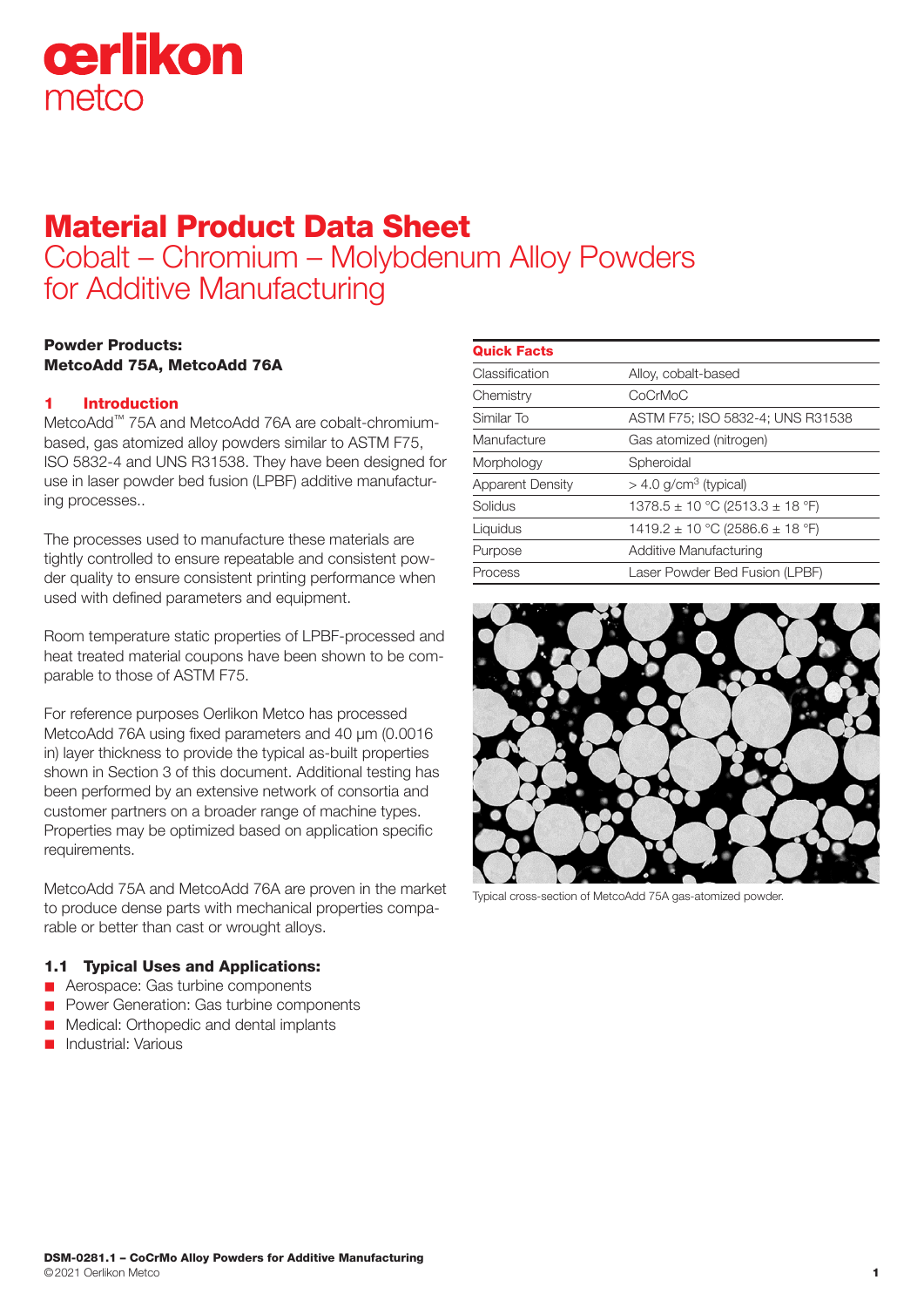## 2 Material Information

#### 2.1 Chemical Composition

| <b>Product</b> |         | <b>Weight Percent (nominal)</b> |    |        |              |  |  |
|----------------|---------|---------------------------------|----|--------|--------------|--|--|
|                | CO.     |                                 | Mo |        | <b>Other</b> |  |  |
| MetcoAdd 75A   | Balance | 28                              |    |        |              |  |  |
| MetcoAdd 76A   | Balance | 29                              |    | < 0.12 | ≤ ∪.         |  |  |

#### 2.2 Particle Size Distribution

| <b>Product</b> | <b>Nominal Range [µm]</b> | $D90$ [µm] | $D50$ [µm] | $D10$ [µm] |
|----------------|---------------------------|------------|------------|------------|
| MetcoAdd 75A   | $-45+10$                  |            | 25         |            |
| MetcoAdd 76A   | -45 +15                   |            | 33         |            |

For the nominal range, particle size analysis 45 µm or above measured by sieve (ASTM B214), analysis below 45 µm by laser diffraction (ASTM C 1070, Microtrac). Fractional analysis (D90, D50, D10) by laser diffraction.

## 2.3 Key Selection Criteria

- MetcoAdd 75A and MetcoAdd 76A have been engineered for the manufacture of gas turbine components using LPBF. The chemistries is optimized so that the required component mechanical properties can be obtained after post heat-treatment processing.
- MetcoAdd 75A and MetcoAdd 76A are field-proven to repeatedly and reliably produce dense printed parts when used in powder bed manufacturing processes.

#### 2.4 Related Products

- Oerlikon Metco offers other nickel-based and iron-based powders designed for additive manufacturing that have been optimized for either powder fed or powder bed processes. Please contact your Oerlikon Metco Account Representative for more information.
- **n** Oerlikon Metco can produce powders with chemistries similar to MetcoAdd 75A and MetcoAdd 76A, but with particle size distributions optimized for powder fed additive manufacturing. Please contact us for more information.

#### 2.5 Specifications

| <b>Product</b> | <b>Specification (similar to)</b> |  |
|----------------|-----------------------------------|--|
| MetcoAdd 75A   | ISO 5832-4<br><b>UNS R31538</b>   |  |
| MetcoAdd 76A   | ISO 5832-4<br><b>UNS R31538</b>   |  |

## 3 Key Processing Information

## 3.1 Typical Post Heat Treatment Properties (MetcoAdd 76A) a, b, c

| <b>Specification</b>                  |                     | <b>Concept Laser M2 Cusing</b> | <b>EOS M290</b>            |
|---------------------------------------|---------------------|--------------------------------|----------------------------|
| Ultimate Tensile Strength (MPa), XY/Z | ASTM F8             | $1209 \pm 15 / 1206 \pm 17$    | $1225 \pm 10 / 1215 \pm 7$ |
| Yield Strength (MPa), XY/Z            |                     | $598 \pm 6 / 591 \pm 7$        | $604 \pm 4 / 598 \pm 2$    |
| Elongation at break %, XY/Z           |                     | $41\pm3/44\pm3$                | $42 + 2 / 46 + 3$          |
| Hardness (VHN <sub>300a</sub> )       | <b>ASTM E384-17</b> | $338 \pm 16$                   | $339 \pm 15$               |
| Relative Density %                    | Internal Spec.      | $>99.9\%$                      | $>99.9\%$                  |

a Disclaimer: All data published in this datasheet has been shared for reference purposes only and is not sufficient to design or certify parts. No warranty or guarantee is made against these results.

b Bounds are based on one standard deviation of each population with ten samples per orientation and machine. Test specimens were 6.35 mm (0.25 in) diameter round bars machined from coupons of 75 x 75 x 13 mm (3 x 3 x 0.5 in) coupons. Direction XY data is an average of both X and Y horizontal build orientations.<br>C Stress Relieve at 1150 °C (2100 °F) for 6 hr in vacuum and rapi